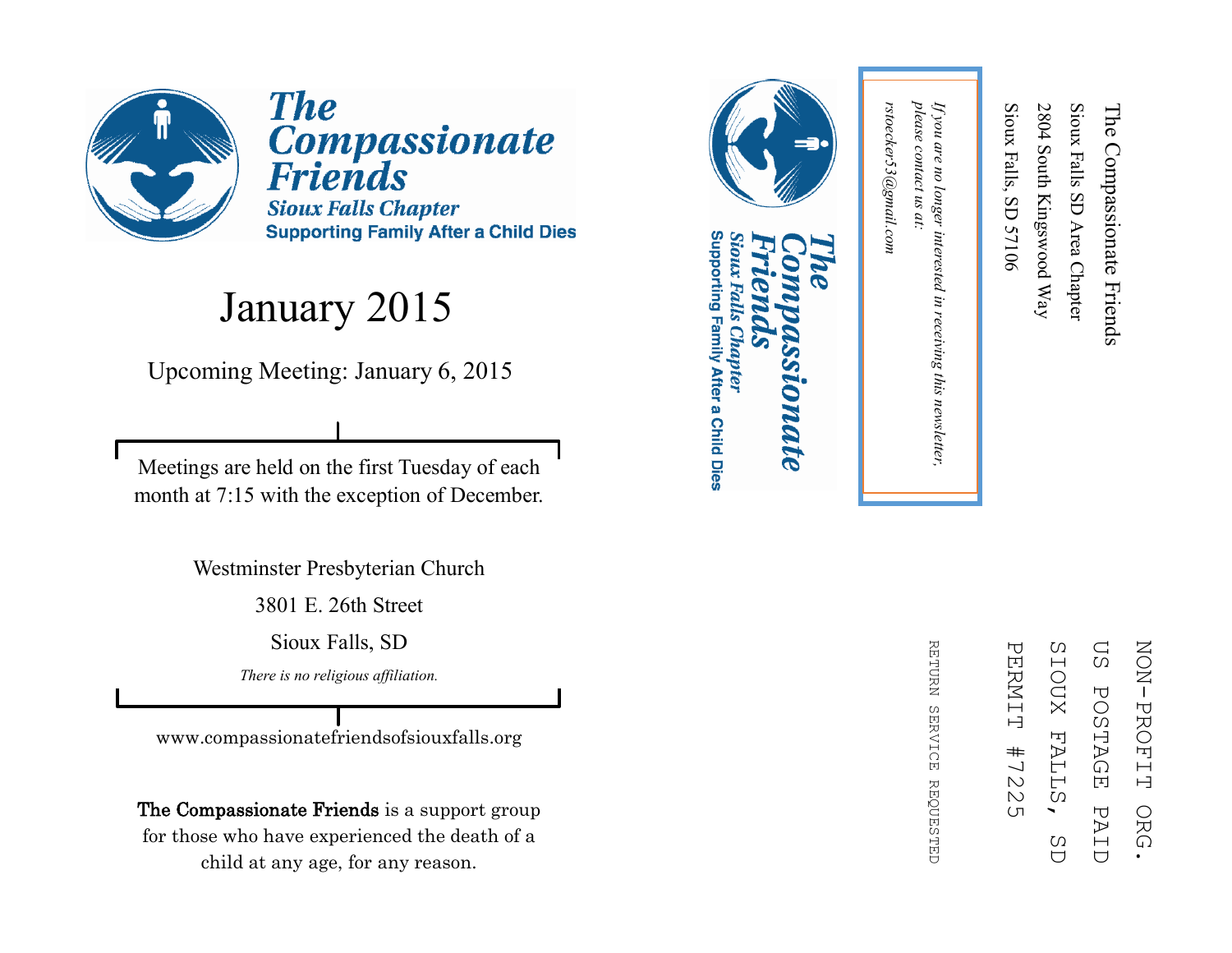



Dr. Watson-Miller

> Dr. WatsonDr. Watson-Miller is a Clinical Psychologist who lost her own son while in Graduate School in Miller is a Clinical Psychologist who lost her own son while in Graduate School in weekends. they learn therapeutic techniques. She works from her own private practice on evenings and she teaches psychodynamic psychotherapy and provides supervision to psychiatry residents as private and public sectors. She is on the faculty of USD Sanford School of Medicine where 1997. She graduated from the University of South Dakota in 2002 and has worked in both the private and public sectors. She is on the faculty of USD Sanford School of Medicine where she traches psychodynamic psychotherapy a

and Psychology in 1995 compelled her to honor his memory by completing her education and allowing him to live through her. In her journey through grief, she has gained unique insights into not just coping, but thriving th son standing in the bleachers as she graduated with a Bachelor's of Science in Criminal Justice by the support of her graduate program, her faith, and encouragement from others. She states, the gifts we have been given with others "Without adversity, we do not know how strong we really are. We have an obligation to share into not just coping, but thriving through adversity. She was gifted through her life experience allowing him to live through her. In her journey through grief, she has gained unique insights son standing in the bleachers as she graduated with a Bachelor's of Science in Criminal Justice Dr Watson

Miller without identifying information and will be used in future columns. email them to tcfsiouxfalls@yahoo.com. The questions will be forwarded to Dr. Watson-If you would like Dr. Watson-Miller to respond to your questions through this format, please entan uteun to terstouration@yantor.com. The questions with the tot wature to total warsour<br>Miller without identifying information and will be used in future columns. email them to tcfsiouxfalls@yahoo.com. The questions will be forwarded to Dr. WatsonIf you would like Dr. WatsonMiller to respond to your questions through this format, please

the case? Should they be given special considerations? the case? Should they be given special considerations? QUESTION: Parents of children who died by suicide seem to be so much more broken, in even more pain than other parents. Is that QUESTION: Parents of children who died by suicide seem to be so much more broken, in even more pain than other parents. Is that

and, when our child predeceases us, there is an inherent sense of having failed at our parental duty, the nature of the death of their child, may still have a sense of personal responsibility. After all, it is our duty to protect our children the nature of the death of their child, may still have a sense of personal responsibility. After all, it is our duty to protect ANSWER: A child's suicide seems to carry with it many more issues than grieving the loss of a child. Most parents, regardless of ANSWER: A child and, when our child predeceases us, there is an inherent sense of having failed at our parental duty. 's suicide seems to carry with it many more issues than grieving the loss of a child. Most parents, regardless of our children

other means. They may have known their child was suffering from depression and failed to recognize the level of hopelessness the However, when a child dies by suicide, parents are likely to experience a higher level of guilt than parents who have lost a child by child to the degree they felt they should have. child to the degree they felt they should have. child was suffering. They may have had pressures in their own lives (such as work, etc.), that prevented them from attending other means. They may have known their child was suffering from depression and failed to recognize the level of hopelessness However, when a child dies by suicide, parents are likely to experience a higher level of guilt than parents who have lost a to their

the difference being that parents of children who suicide have more history to look at and think about all the times they did not take their child seriously, or listen just close enough their child seriously, or listen just close enough. the difference being that parents of children who suicide have more history to look at and think about all the times they did how profound their suffering is, assuming they realize it. how profound their suffering is, assuming they realize it. There are always the "what ifs," that go with the death of any child, with Depression being what it is, does not allow the suffering person to recognize that others are available to them and may not share just Depression being what it is, does not allow the suffering person to recognize that others are available to them and may not s There are always the "what ifs," that go with the death of any child, with

the internal trauma as well as the additional trauma of being parents stigmatized by society because of their inability to prevent it. It Suicide always leaves an emotional hangover with the survivors. With a child, and the assumption of parental responsibility, there is complicates the grief process so much more. the internal trauma as well as the additional trauma of being parents stigmatized by society because of their inability to prevent it. It complicates the grief process so much more. Suicide always leaves an emotional hangover with the survivors. With a child, and the assumption of parental responsibility,

sion, respect, and understanding through listening is given to all parents who have lost children. Encouraging them to seek profesand I would hope they would seek out that help - for themselves and their other children. Honoring the family by showing compasthere would be many fewer suicides than we have. If a child suicide happens, mental health professionals can still help the survivors sional help is also a must in the case of child suicide.<br>With Compassion Always,<br>Dr. Watson-Miller, Ph.D. there would be many fewer suicides than we have. If a child suicide happens, mental health professionals can still help the survivors Although it seems so trivial somehow to say it, even mental health professionals cannot predict nor prevent suicide. If we could Although it seems so trivial somehow to say it, even mental health professionals cannot predict nor prevent suicide. If we c sion, respect, and understanding through listening is given to all parents who have lost children. Encouraging them to seek profesand I would hope they would seek out that help – for themselves and their other children. Honoring the family by showing compas-

Dr. suggestions DISCLAIMER: The responses suggestions to the recipients of this newsletter. DISCLAIMER: The responses published in the newsletter in no way suggest that there<br>is a therapeutic relationship between the individual who submitted the question and<br>Dr. Watson-Miller. The responses are written for the pu Dr. Watson is a therapeutic relationship between the individual who submitted the question and ່ທ  $\alpha$ Watson-Miller. therapeutic relationship between the individual  $\begin{array}{c}\n\uparrow \\
\downarrow\n\end{array}$ the recipients The responses published in the newsletter in  $\frac{0}{10}$ this are written for newsletter. the who submitted the question and purpose no way suggest that there  $\frac{0}{1}$ providing general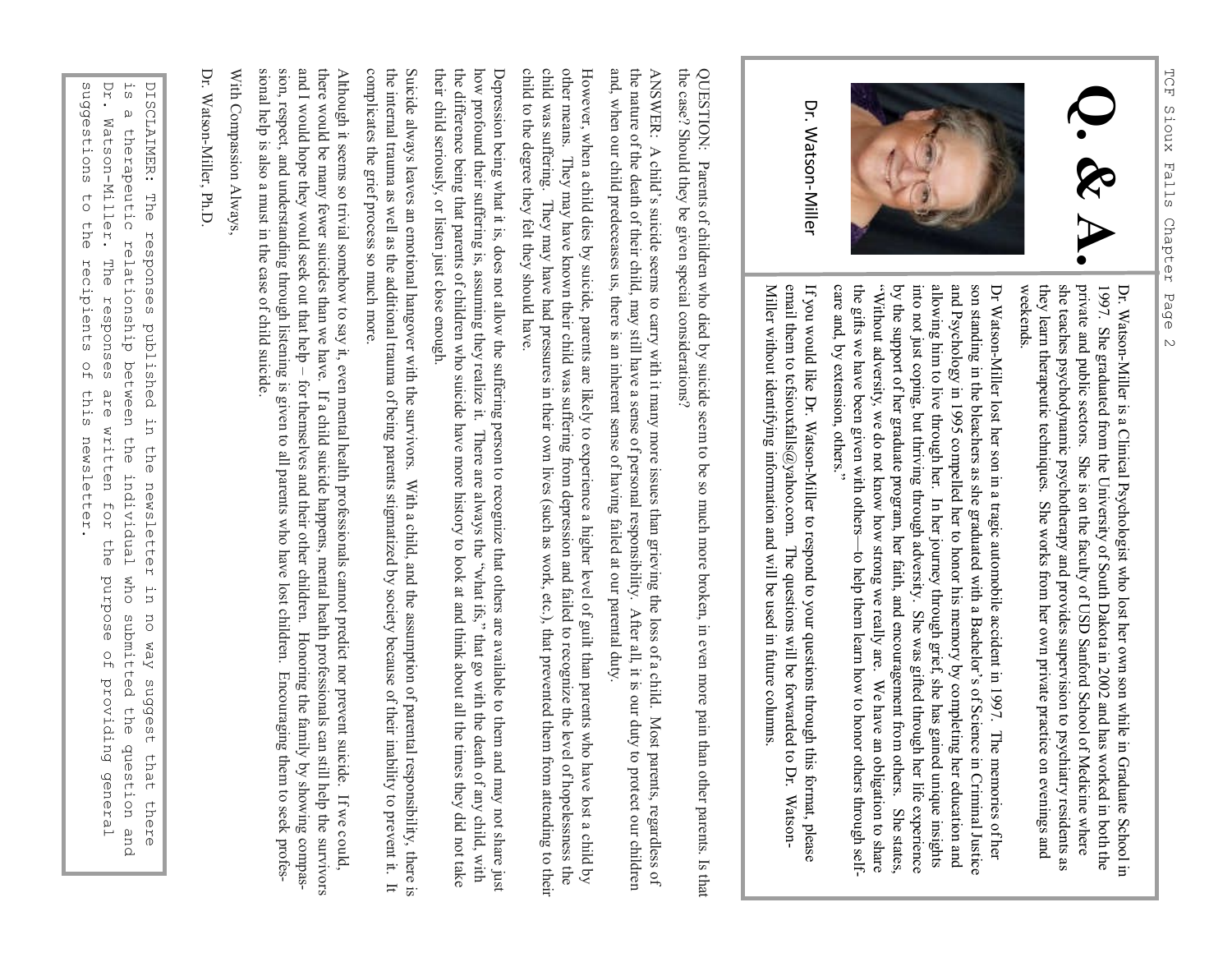| Some of us are far along in our grief, but others still feel a grief so fresh and so intensely painful that they fee                                                                                                                                                                                                                                                                                                                                                                                                                                                                                                                                                           |                                 | were unable to be there, we hope to see you at an upcoming monthly meeting<br>mony next year, please speak to one of the group leaders. For those of you who<br>you who were able to be there, and we hope that it was a special time of remem-<br>Blessings and hope to all of you. |                                                  | www.compassionatefriends.org | National Office: 877-969-0010 | The Compassionate Friends | kristin.tcf@gmail.com | Kristin Seruyange 605-610-9432 | $m$ pastel $@$ sio.midco.net | Peggy Mastel 605-351-8823<br>rstoecker53@gmail.com | Ruth Stoecker 605-201-1426 | TCF Leaders for Sioux Falls:         |                                                                              | child's birthday.<br>about your child during the month of your | pictures and anything you wish to share<br>will have a table set up for you to bring<br>As part of remembering our children, we |  |
|--------------------------------------------------------------------------------------------------------------------------------------------------------------------------------------------------------------------------------------------------------------------------------------------------------------------------------------------------------------------------------------------------------------------------------------------------------------------------------------------------------------------------------------------------------------------------------------------------------------------------------------------------------------------------------|---------------------------------|--------------------------------------------------------------------------------------------------------------------------------------------------------------------------------------------------------------------------------------------------------------------------------------|--------------------------------------------------|------------------------------|-------------------------------|---------------------------|-----------------------|--------------------------------|------------------------------|----------------------------------------------------|----------------------------|--------------------------------------|------------------------------------------------------------------------------|----------------------------------------------------------------|---------------------------------------------------------------------------------------------------------------------------------|--|
| cumstances. We are a unique family because we represent many races, creeds, and relationships. We are young, and we are old<br>no hope. Some of us have found our faith to be a source of strength, while some of us are struggling to find answers. Some of us<br>pain becomes my pain, just as your hope becomes my hope. We come together from all walks of life, from many different cir-<br>with hope. The children we mourn have died at all ages and from many different causes, but our love for them unites us. Your<br>We need not walk alone. We are The Compassionate Friends. We reach out to each other with love, with understanding, and<br>I helpless and see | The Compassionate Friends Credo | brance for you during the holiday season. If you have any suggestions for our cere-<br>The 2014 Candlelighting Ceremony was held on December 14. Thank you to all of                                                                                                                 | Centerville, SD 570:<br>$\overline{\mathcal{A}}$ | 1041 Lincoln St.             | Joyce Buseman, TCF Treasurer  | Send your love gift to:   | Address:              | Submitted by:                  | Love Gift Amount:            | In Memory of:                                      |                            | Your donation is greatly appreciated | month so that they may be included in the fol-<br>lowing month's newsletter. | Please send in love gifts by the 5th of the                    | The Gift of Love                                                                                                                |  |

are angry, filled with guilt or in deep depression, while others radiate an inner peace. But whatever pain we bring to this gathering Of The Compassionate Friends, it is pain we will share, just as we share with each other our love for the children who have  $\kappa$ died. We are all seeking and struggling to build a future for ourselves, but we are committed to building a future together. died. We are all seeking and struggling to build a future for ourselves, but we are committed to building a future together. We reach out to each other in love to share the pain as well as the joy, share the anger as well as the peace, share the faith as well as the doubts, and help each other to grieve as well as to grow. We Need Not Walk Alone. We Are The Compassionate Friends.

are angry, filled with guilt or in deep depression, while others radiate an inner peace. But whatever pain we bring to this gather-

ing of The Compassionate Friends, it is pain we will share, just as we share with each other our love for the children who have

as the doubts, and help each other to grieve as well as to grow. We Need Not Walk Alone. We Are The Compassionate Friends. reach out to each other in love to share the pain as well as the joy, share the anger as well as the peace, share the faith as well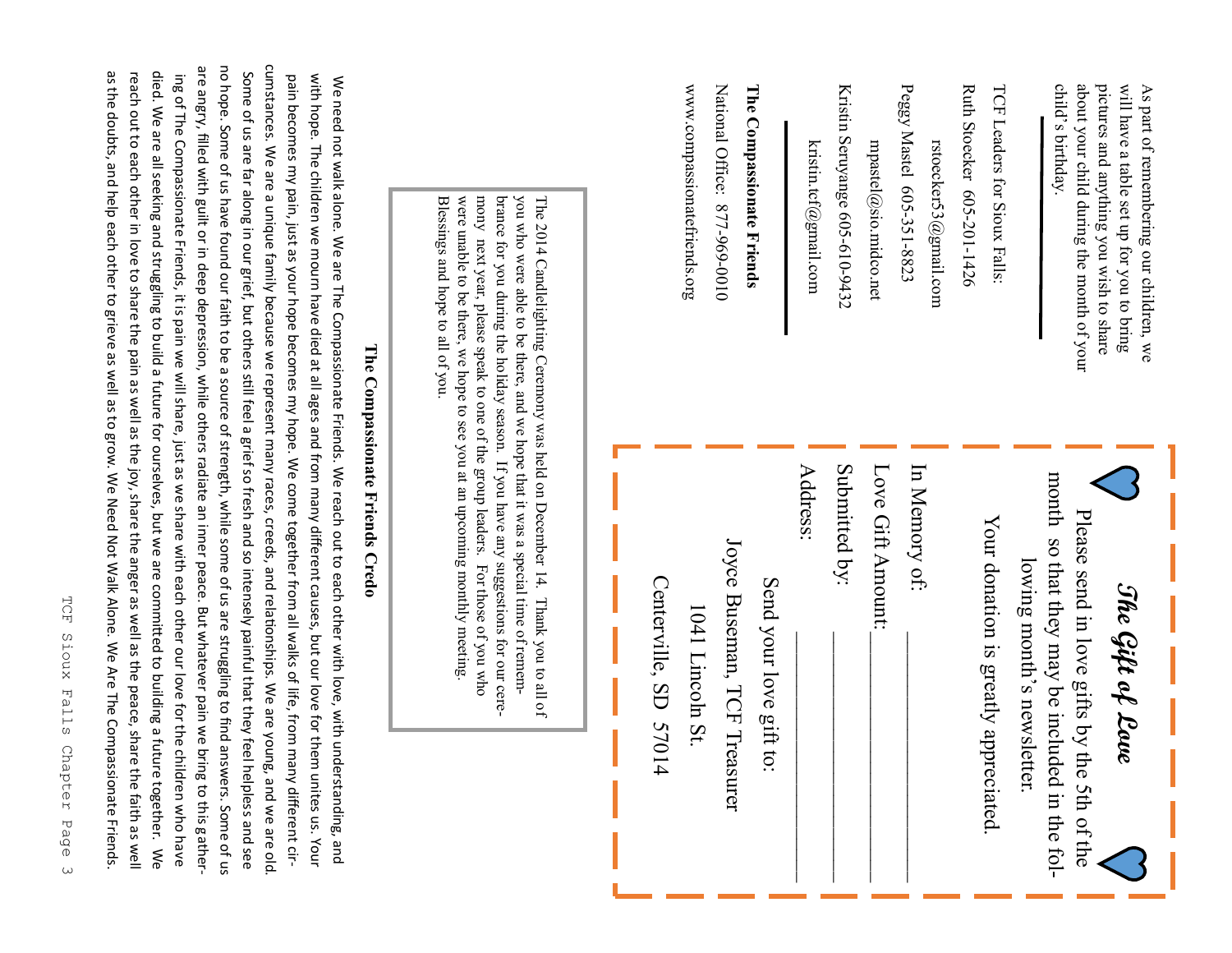dren leave treasures behind that time can never take away. riched by the love we have given and the love we have received from our children. Our chilways. At this time of remembering, it may help to reflect upon how our lives have been enthem too briefly, but we will hold them in our hearts forever. We shall remember them aldanced upon the earth. They filled our lives with wonder and transformed our world. We held our beautiful children were each unique and special; some we only dreamed about and some cause for wonder, each flake is one of a kind. No two are exactly alike. Like the snowflake, terns change again and again-Every snowflake that falls is unique and has its own individual design. There are beautiful<br>patterns in each snowflake and even the tiniest of flakes have their own markings. These patdren leave treasures behind that time can never take away. riched by the love we have given and the love we have received from our children. Our chilways. At this time of remembering, it may help to reflect upon how our lives have been enthem too briefly, but we will hold them in our hearts forever. We shall remember them aldanced upon the earth. They filled our lives with wonder and transformed our world. We held our beautiful children were each unique and special; some we only dreamed about and some cause for wonder, each flake is one of a kind. No two are exactly alike. Like the snowflake, terns change again and again Every snowflake that falls is unique and has its own individual design. There are beautiful patterns in each snowflake and even the tiniest of flakes have their own markings. These pat<br>the ground is a ground. Each snowflak patterns in each snowflake and even the tiniest of flakes have their own markings. These pat--even after the flake touches the ground. Each snowflake is a

TCF Lake Area, MI *TCF Lake Area, MI Denise Falzon* Denise Falzon

# HONORARY ASSOCIATES OF COMPASSIONATE FRIENDS **HONORARY ASSOCIATES OF COMPASSIONATE FRIENDS**

Sponsors are considered Honorary Associates of our organization and are recognized at the level of their Sponsors are considered Honorary Associates of our organization and are recognized at the level of their donation. donation. We would like to offer our sincere and grateful appreciation to the following supporters: We would like to offer our sixtend and grateful approciation to the community of the community of the community of the community of the community of the community of the community of the community of the community of the c

|                         |                                                              | d<br>ر<br>ابر<br>ابر        | þ                           |
|-------------------------|--------------------------------------------------------------|-----------------------------|-----------------------------|
| DIAMOND (\$500)         | GOLD (\$150)                                                 | <b>SILVER (\$100)</b>       |                             |
| First Premier Bank      | Soil Technologies, Inc.                                      | George Boom Funeral Home    | <b>BRONZE</b><br>(058)      |
|                         | Heritage Funeral Home                                        | Dindot-Klusman Funeral      | Knudson &<br>Buseman Insur- |
|                         | Miller Funeral Home                                          | Home                        | ance                        |
|                         |                                                              | Catholic Family Services    | <b>Shaffer Memorials</b>    |
| <b>PLATINUM (\$250)</b> |                                                              | Family Memorials by Gibson  |                             |
| Diamond Mowers, Inc.    |                                                              | Weiland Funeral Chapel      |                             |
| DE & TS (Josh Fiedler)  |                                                              | Key Real Estate—Jim Carlson |                             |
| Sisson Printing         |                                                              | Minnehaha Funeral Home      |                             |
|                         |                                                              | Hartquist Funeral Home      |                             |
|                         |                                                              | Caroline Christopher        |                             |
|                         |                                                              | Dr. Richard Howard          |                             |
|                         |                                                              | Fiberglass Repair           |                             |
| Special thanks to:      |                                                              |                             |                             |
|                         | WESTMINSTER PRESBYTERIAN CHURCH-hosting our monthly meetings |                             |                             |
|                         | MILLER FUNERAL HOME-providing cookies for our meetings       |                             |                             |

AVERA —donating the printing of our newsletters

 $\text{AVERA}$  —donating the printing of our newsletters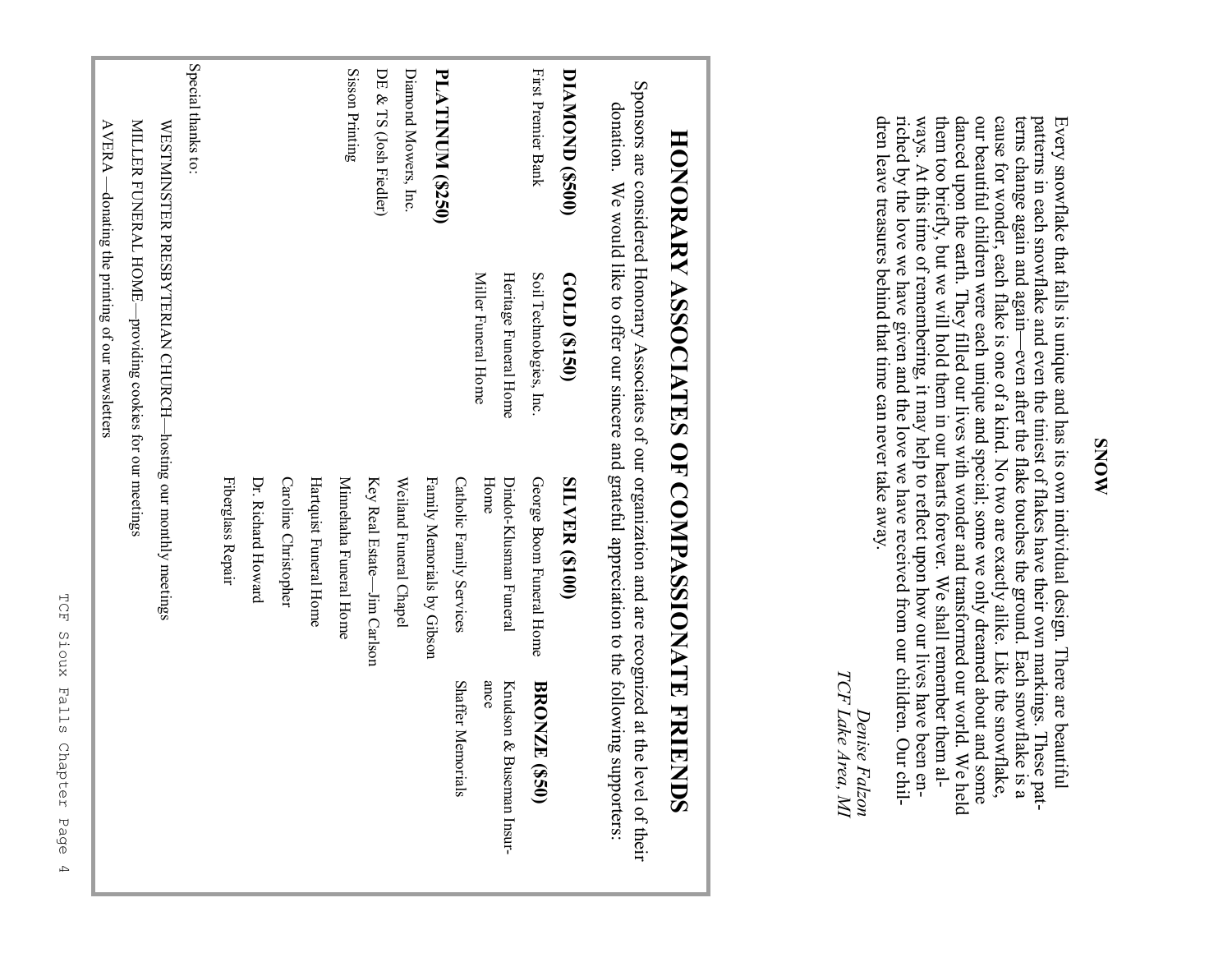

**January Love Gifts**

**January Love Gifts**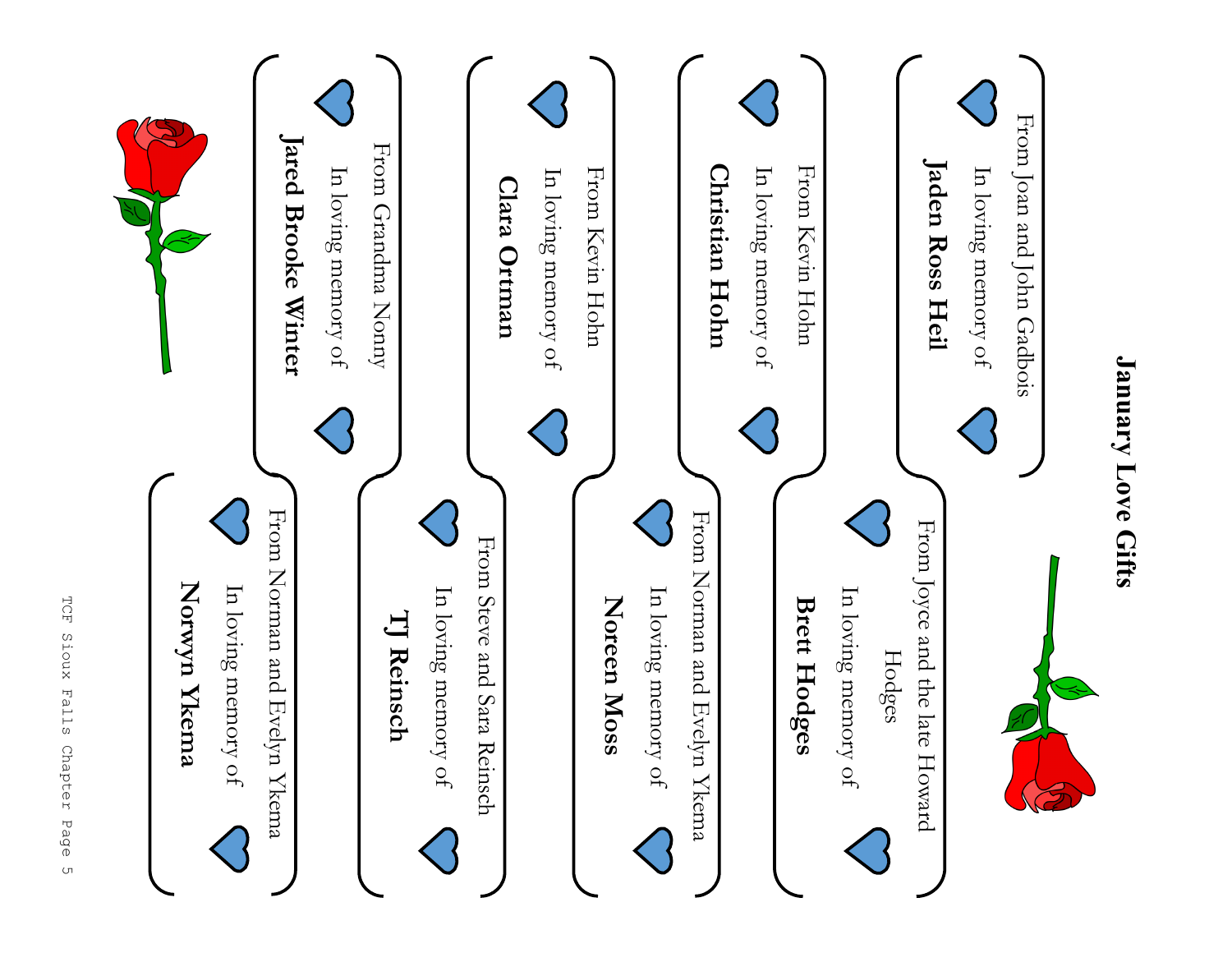| Just for Today for Bereaved Pareents                                                                                                                                                                                                                                                                                                                                                                                                                                                                                                                                                                                                                                                                                                                                                                                                                                                                                                                          |                                                                                                                                                                                                                                                                                                                                                                                                                                                                                                                                                                                                                                                                                                                                                                                                                                                                                                                              |
|---------------------------------------------------------------------------------------------------------------------------------------------------------------------------------------------------------------------------------------------------------------------------------------------------------------------------------------------------------------------------------------------------------------------------------------------------------------------------------------------------------------------------------------------------------------------------------------------------------------------------------------------------------------------------------------------------------------------------------------------------------------------------------------------------------------------------------------------------------------------------------------------------------------------------------------------------------------|------------------------------------------------------------------------------------------------------------------------------------------------------------------------------------------------------------------------------------------------------------------------------------------------------------------------------------------------------------------------------------------------------------------------------------------------------------------------------------------------------------------------------------------------------------------------------------------------------------------------------------------------------------------------------------------------------------------------------------------------------------------------------------------------------------------------------------------------------------------------------------------------------------------------------|
| and moments we shared.<br>Just for today I will free myself from my self-inflicted<br>Just for today I will reach out to comfort a relative or<br>my heart will soften and I will begin to heal.<br>Just for today I will smile no matter how much I hurt on<br>who didn't help or comfort me the way I needed them to.<br>Just for today I will forgive all the family and friends<br>and bask in the comfort of all those treasured days<br>and not expect to get over my child's death,<br>and perhaps we can help each other.<br>for they are hurting too,<br>for maybe if I smile a little,<br>Just for today I will remember my child's life, not just her<br>but instead learn to live with it, just one day at a time<br>Just for today I will try to live through the next 24 hours<br>for deep in my heart I know if there was anything in this<br>They truly did not know how.<br>death,<br>the inside,<br>friend of my child,<br>burden of guilt, | and I am the only one who can make that<br>Just for today I will accept that I did not<br>Just for today I will allow myself to be happy,<br>and have had my child for as long as I did.<br>I am fortunate to be who I am<br>Just for today when my heart feels like breaking,<br>for I do know how they feel.<br>Just for today I will offer my hand in friendship<br>because I know that would make my own child proud.<br>by doing something with another child<br>Just for today I will honor my child's memory<br>my life did go on,<br>for I know that I am not deserting her by<br>Just for today I will not compare myself<br>I had the privilege of loving so much.<br>and the only reason I hurt is because<br>I will stop and remember that grief is the<br>loving<br>child did,<br>to another bereaved parent<br>once more<br>with others.<br>t life worthwhile<br>die when my<br>living on.<br>price we pay for |
| I could of done to save my child from death,<br>I would of done it.<br>world                                                                                                                                                                                                                                                                                                                                                                                                                                                                                                                                                                                                                                                                                                                                                                                                                                                                                  | Vicki Tushingham                                                                                                                                                                                                                                                                                                                                                                                                                                                                                                                                                                                                                                                                                                                                                                                                                                                                                                             |
|                                                                                                                                                                                                                                                                                                                                                                                                                                                                                                                                                                                                                                                                                                                                                                                                                                                                                                                                                               | The New Year: A Time of Hope                                                                                                                                                                                                                                                                                                                                                                                                                                                                                                                                                                                                                                                                                                                                                                                                                                                                                                 |
| own time and its own way.<br>ly. For bereaved parents a new year marks another year on the calendar without their precious children. It is a<br>much has changed since the old year. Why is that?<br>Another New Year has slipped into our lives, radically changing some things and leaving other thing                                                                                                                                                                                                                                                                                                                                                                                                                                                                                                                                                                                                                                                      | withdraw into the dark sadness of our loss. And that is as it should be. For we have lost the most precious gift of our livesour<br>children's presence with us and their future in this life. Our children live in our hearts<br>ny for bereaved parents. Instead, there are a series of minutes, hours, weeks, months and often years until we realize that we can<br>truly say we feel the power of hope coming alive from deep within us. This moment will come<br>We act as the catalysts of change for ourselves. We choose to help ourselves; we choose to stay in a specific place in our grief. We choose to reach out for hope or we choose to withdraw into the familiar and postpone fac<br>Even those of us who have found hope and who shine its light on the paths of newly bereaved parents, still regress and<br>new year, but not<br>s to evolve natural-                                                  |
| not share this plane with us. It is normal and it is good to think of our children often and<br>in our memories sweet memories that take us back to another time when our child was with us.                                                                                                                                                                                                                                                                                                                                                                                                                                                                                                                                                                                                                                                                                                                                                                  | The element we find in these memories is a closeness to our child and our child's life. This, too, is healthy. An often-<br>expressed fear is that our children will be forgotten. Worry not, gentle parent, your child will be<br>to shed some tears for all that has been lost. These aren't setbacks as much as sweet memories that bring cathartic tears.                                                                                                                                                                                                                                                                                                                                                                                                                                                                                                                                                                |

Annette Mennen Baldwin<br>In memory of my son, Todd Memen<br>TCF, Katy, TX *In memory of my son, Todd Mennen TCF, Katy, TX*

*Annette Mennen Baldwin*

So this New Year's, whether you are a few months, a few years or many years in your grief, think about hope. You have

not forsaken your child when you reach for hope. Your hope brings your child back in a positive way that will warm your heart. Reach for that hope. As you move forward in your grief in the New Year, reach forward in your grief will still be with your  $\mathbf A$ 

So this New Year's, whether you are a few months, a few years or many years in your grief, think about hope. You have not forsaken your child when you reach for hope. Your hope brings your child back in a positive way tha

one day you will find that your child's presence is sweeter when hope is within you.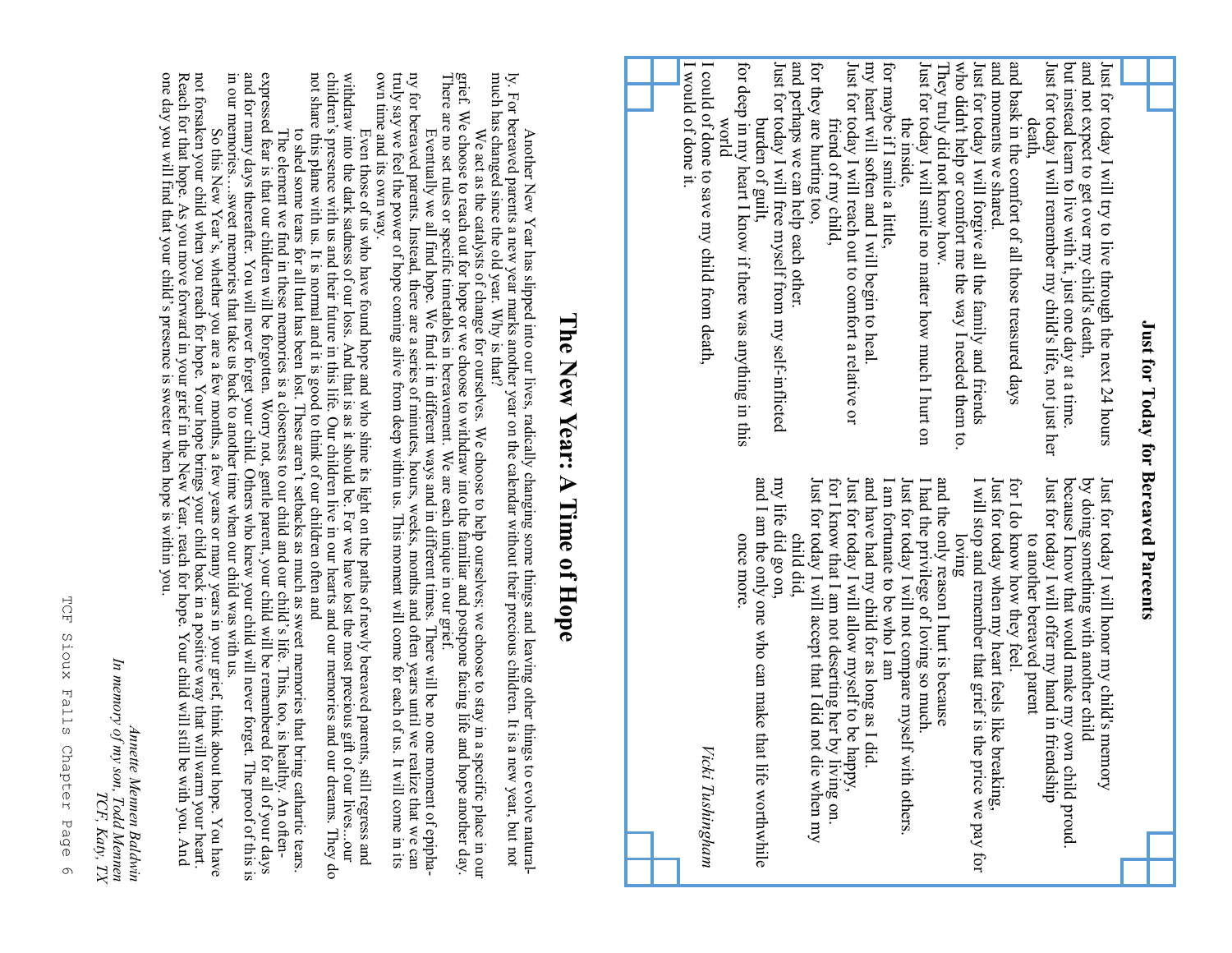

### **Resolutions Resolutions**

that for me. No matter how difficult I thought the holidays would be to get through I was wrong. In some ways they were<br>more difficult and in other ways, surprisingly, they were less difficult. The reality is that you and Every time the holiday season comes to a close, I feel as if I can hear a collective sigh of relief. This year was no different except that the sigh seemed louder and longer than in past years. Some years are like that for pated the holidays, did get through them. We did survive the holidays and though it may be difficult for you to believe this now, there is no reason that this new year shouldn't be better. now, there is no reason that this new year shouldn't be better. more difficult and in other ways, surprisingly, they were less difficult. The reality is that you and I, no matter how we ant that for me. No matter how difficult I thought the holidays would be to get through I was wrong. In some ways they were except that the sigh seemed louder and longer than in past years. Some years are like that for us. This one was certainly like Every time the holiday season comes to a close, I feel as if I can hear a collective sigh of relief. This year was no different

member, if you don't ask for it, you surely won't get it. Which brings me to a favorite topic for this time of year, New Year's resolutions. Resolutions that I think are most helpful are those that concern our well-being. Above all else, resolve to take better care of yourself. member, if you don't ask for it, you surely won't get it. when you need it and above all, ask for help when you need it. You won't always get the help when you ask for it, but re-Find ways to nurture yourself—both your body and your mind. Remember all things in moderation. Seek advice from others are those that concern our wellWhich brings me to a favorite topic for this time of year, New Year's resolutions is resolutions that I think are most helpful being. Above all else, resolve to take better care of yourself. Try to eat right and exercise.

Another thing you can do to have a happier new year is to become more involved in our chapter of The Compassionate<br>Friends. If you've not come to any meetings, or if it's been a while, give it a try. Commit to attending at make your needs known to us. make your needs known to us. If you were to attend only one, you would not necessarily get a very good idea of what our meetings are like. Join us and Friends. If you Another thing you can do to have a happier new year is to become more involved in our chapter of The Compassionate 've not come to any meetings, or if it's been a while, give it a try. Commit to attending at least three meetings.

This newsletter is another way you can become more involved in our chapter. Let us know what works for you and what<br>doesn't. Consider becoming a contributor. Tell us how we might be able to better serve your needs. This newsletter is another way you can become more involved in our chapter. Let us know what works for you and what 't. Consider becoming a contributor. Tell us how we might be able to better serve your needs.

Have a happier New Year! Have a happier New Year!

*Pat Akery*<br>TCF, Medford, OR *TCF, Medford, OR*